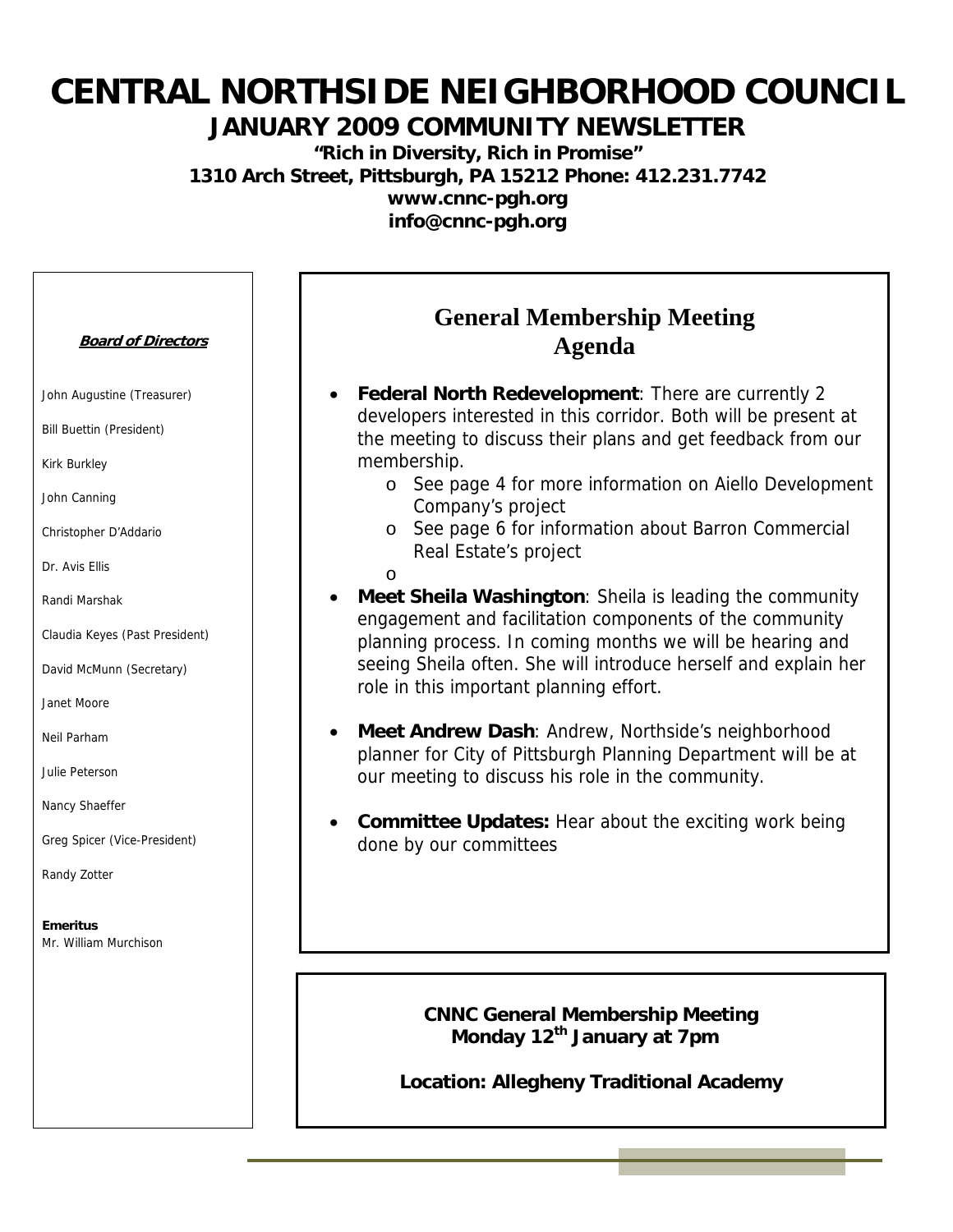## **Presidents Message**

Happy New Years! I hope everyone had a healthy and peaceful holiday season. We've had a busy winter at CNNC and I'm pleased to report that there are many wonderful things happening in our community.

On the development front, the Federal-North redevelopment efforts are starting to pick up steam. At our January 12<sup>th</sup> membership meeting you'll have the opportunity to learn about two projects on the drawing board. These projects have the potential to transform this blighted corridor into a pedestrian-friendly, safe and vibrant destination.

The community planning effort is now in full swing thanks to the hard work of CNNC Board member Randi Marshak and the Community Plan Steering Group. An integral part of the community plan consulting team is Sheila Washington of Washington Consulting Group. Sheila will lead the community engagement and meeting facilitation components of the planning process. She has begun reaching out to neighbors and we will be seeing much more of her in the coming months. She will introduce herself and explain her role in this process at the meeting on the  $12^{th}$ .

As we embark on a new year at CNNC we have much to be proud of and yet much important work remains to be done. In 2009 we will spend a significant amount of time and energy improving the organization. One of the first steps in this process will be to conduct a new community needs and priorities assessment. The Planning & Evaluation Committee, in conjunction with the Membership Committee, is developing an evidence-based assessment process to gauge community need, priorities and preferences. This information will assist us in preparing a more robust, comprehensive strategic plan for the organization.

We have a tremendous opportunity to remake the Central Northside in a meaningful and long-lasting way that will benefit **ALL** residents, but we can't do it without your help. Your membership and participation is critical as we build on past successes and move the organization forward.

# **Nourish your Neighbors**

Tri-Hill Valley Meals on Wheels needs volunteers! Meals on Wheels volunteers deliver nutritious meals to homebound neighbors. Our consumers may be elderly, injured, or unable to prepare their own meals. Meals on Wheels kitchens rely heavily on volunteers, and would not be able to operate without them. Volunteers are needed Monday through Friday mornings to deliver meals. This not only gives our consumers access to nutritious meals, but also provides them with daily human interaction that we all take for granted. For some of our consumers, the Meals on Wheels volunteer is the only regular interaction they will have from day to day, so the delivery also functions as an important safety check.

Tri-Hill Valley Meals on Wheels is one of 73 kitchens affiliated with Lutheran Service Society. The kitchen serves Troy Hill, Spring Garden, Spring Hill, Pressly Hi-Rise, St. Michael Village, Manchester, Central North Side, East Street area, West Park Court, Allegheny Center, and the lower end of Charles Street. If you live in one of these areas and would like to help nourish your neighbors, please call Leslie Montgomery at 412- 366-9490.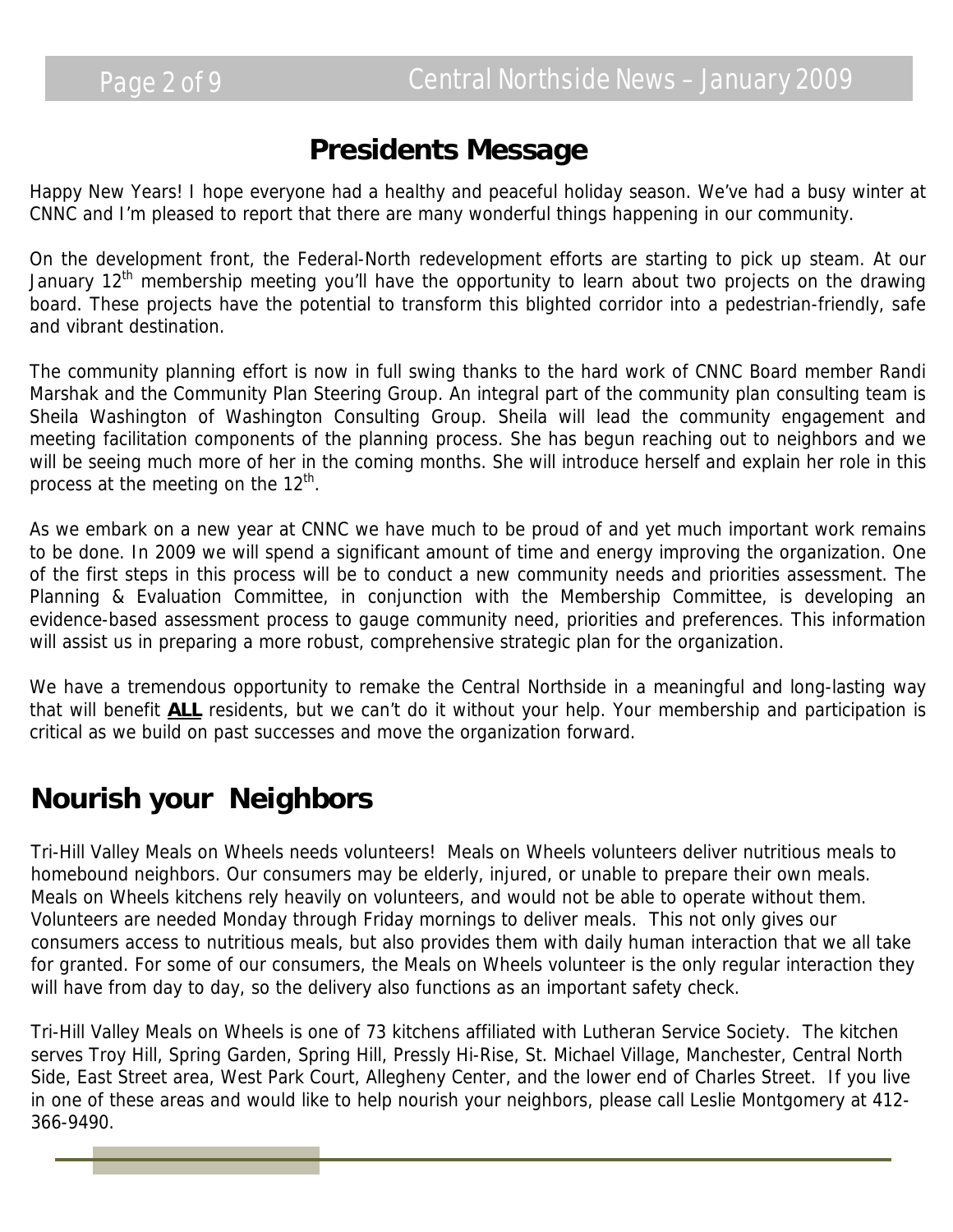# **Committee Updates**

#### **Safety Committee**

Happy New year to all North Side neighbors. As you know Safety was one of our top concerns in 2008. The new year finds us working hard to make our streets and homes places of comfort and rest. The Safety Committee continues to meet monthly on the various subjects that challenge our neighborhood. Lighting, drugs, traffic concerns, and gang activity continue to be on our agenda.

Our daily activities give all of us the opportunity to affect positive change. Saying hello to a neighbor, leaving a front and back light on at night, keeping an eye out for unusual activity - these are just a few suggestions to improve our community. Daily vigilance will pay dividends. Check out some of the local links that pertain to safety found below. These will also be added to the Safety Link on the CNNC Website. We will update everyone on the projects and progress we are making at the next membership meeting.

The Pittsburgh Police Web site, which includes information in the report regarding the structure of the department, who to call for what, crime stats, facts, as well as has a separate link on the right side for the 2007 Annual Report, etc. etc. There are also links here for the "Crime Statistics Page" and the "Citizen Observer" within the police department site: <http://www.city.pittsburgh.pa.us/police/>

[T](http://www.city.pittsburgh.pa.us/police/)he Crime Statistics page is below where you can find excellent information neighborhood-by-neighborhood: [http://www.city.pittsburgh.pa.us/police/html/crime\\_stats.html](http://www.city.pittsburgh.pa.us/police/html/crime_stats.html)

At the Citizen Observer Web site users can register to log on and view alerts or sign up for text or email alerts. Once on the site, you can click the "Communities" tab on the top, then select the "Groups" option and put in your zip code. It will retrieve all alerts for that zip area: <http://www.citizenobserver.com/cov6/app/index.html>

Thank you for your dedication and effort.

#### **PLANNING AND EVALUTION COMMITTEE**

At the October meeting, the CNNC membership approved the creation of a planning and evaluation (P&E) committee. The P&E committee's charter is help the CNNC Board and membership make informed decisions by (1) conducting a community needs and priorities assessment (CNAPA); (2) facilitating the development of a strategic plan to guide and integrate the CNNC's diverse activities; and (3) evaluating progress towards accomplishing the tasks that the organization sets out for itself. In this and the next two newsletters, we will provide a brief description of each of these three functions.

The goal of the CNAPA is to develop a coherent picture of our organization and our community. It expands on the community needs assessment conducted by the CNNC in 2007 in two ways. First, it includes the collection and analysis of key data about the Central Northside—demographic and economic information—to help us better understand the basic facts about our neighborhood. Second, like the prior assessment, the CNAPA will include a survey of members' concerns and priorities, but one conducted in accordance with recognized statistical norms and procedures. This will allow us to form a picture of the perceived needs and concerns of our neighbors. When complete, the CNAPA as a whole should provide us with a rich and detailed picture of the Central Northside community: how we live, what we're worried about, and where we want to see our neighborhood go.

The intent is to update this assessment on a regular basis. We also plan on making the information collected in the process widely available to the membership and the community as a whole.

If you have questions about the CNAPA or the P&E committee, or wish to help with any phase of the committee's work, please contact David Shlapak either via e-mail [\(dashlapak@me.com\)](mailto:dashlapak@me.com) or by dropping a note off at the CNNC office.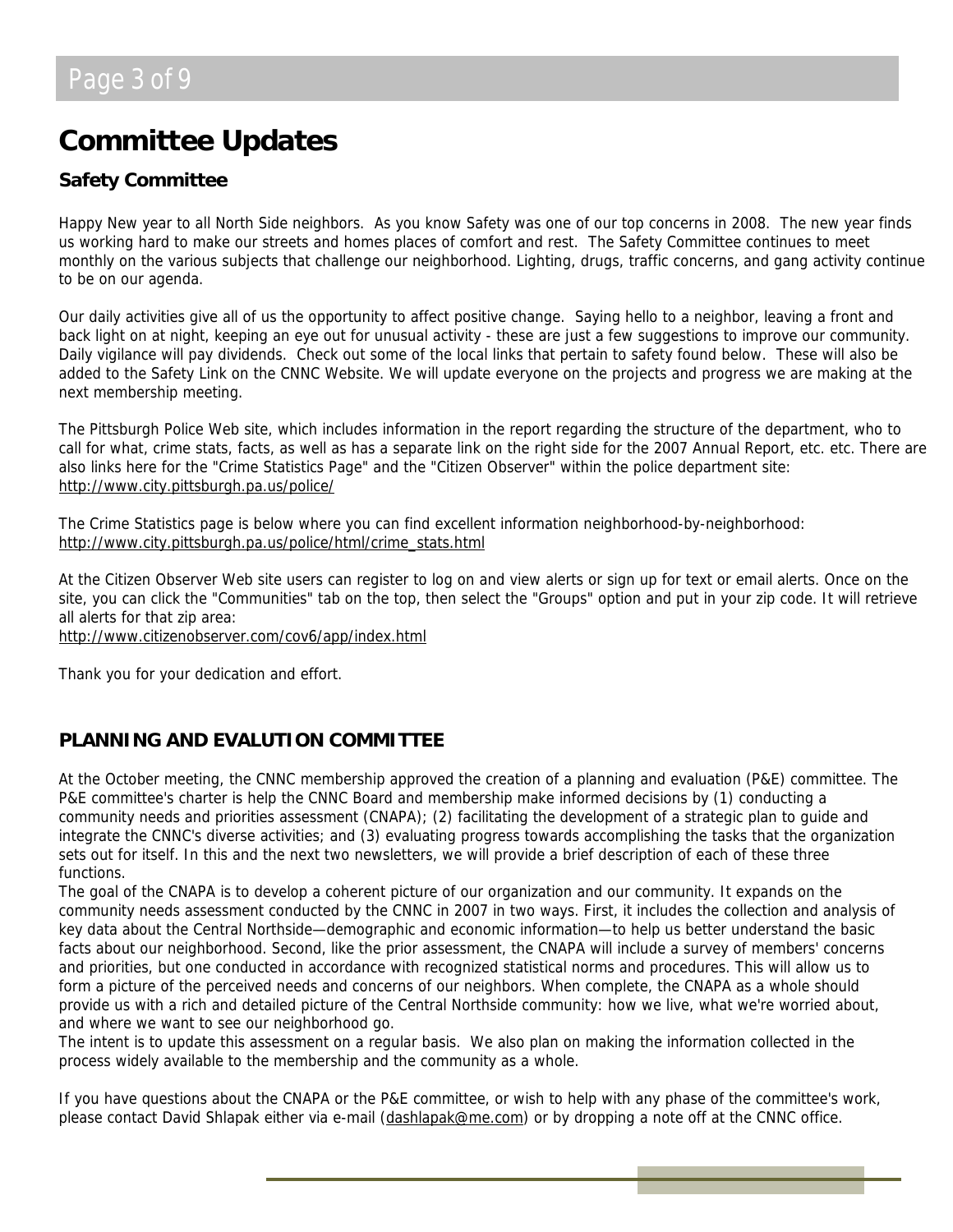#### **STEERING COMMITTEE**

Progress is being made on the Community Master Plan for the Central Northside. The Steering Committee has had several meetings with the Pfaffmann + Associates their sub-consultants to establish a roadmap for the planning process. Pfaffmann + Associates has been gathering GIS information about the neighborhood, mapping existing conditions, and has reviewed previous planning studies and plans to determine what is still relevant to our current community planning efforts. Members of the Steering Committee and other CNNC members have given the urban designers tours of the Central Northside to familiarize them with the neighborhood. These will be continuing over the next several weeks. If you see folks with cameras and sketchbooks, be sure to say hello!

The group has also met with Pat Clark from Jackson Clark Associates to establish the scope of services for the community market assessment portion of the community plan. In the near future Pat will be reaching out to residents, community organizations, and business owners to gain information that will aid him in his market assessment. Jackson Clark's scope of work will include both a housing and retail component.

In addition to Pat's outreach efforts, Sheila Washington (another member of the consultant team) has developed a scope of work for the community process. As part of her initial outreach, Sheila will be calling a handful Central Northside residents to talk the Community Master Planning process and discover ways that this process can be most effective and most inclusive. As the final dates for our meetings and events are scheduled, we plan to let the members and residents know so that everybody can get involved. We are just in the early stages of this process but I will make sure to update as we go. Randi Marshak

Chairperson of the Steering Committee for the Community Master Plan

#### **DEVELOPMENT COMMITTEE**

The Aiello Development Company is progressing with their plans to develop the blighted corner of Federal Street and North Avenue. Members of the Aiello Work Group (Annette Green, Audrey Woods, Bob Weis, Dennis McAndrew, Gwen Moorer, John Canning, Randy Zotter, and co-chairs John Francona and Barbara Talerico) have been coordinating neighborhood input on the design and use of the buildings. As owner of the properties, the URA makes the final decision about their use, but the process requires neighborhood input via the Work Group.

John and Barbara brought Work Group recommendations to a project team meeting in December, where project status was discussed. Here is an update: Final building design and pricing are underway. Several banks are performing the due diligence necessary to prepare for project financing. The project currently has a funding gap, but the URA and Northside Community Development Fund are assisting with financing strategies. Several retail tenants (including coffee shops and restaurants) have expressed formal interest in the space. Aiello has agreed to spend the extra money to preserve 4 W. North Avenue, an architecturally important building in this corridor. Overall, we're very pleased with the progress that's been made so far. Project representatives will attend the CNNC general membership meeting on January 12 to present current architectural renderings and provide further updates



W. NORTH AVE. ELEVATION

FEDERAL STREET ELEVATION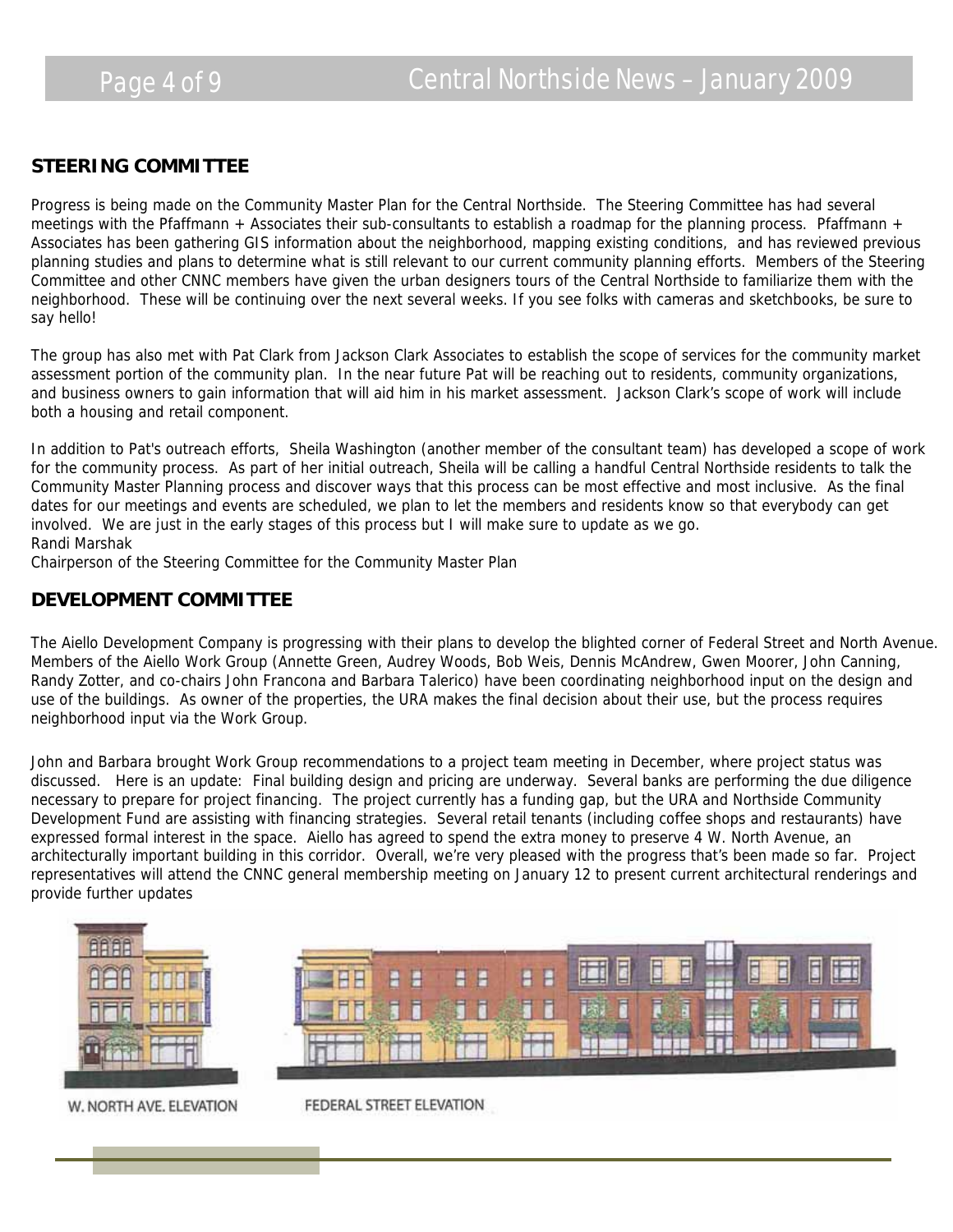#### **COMMUNICATION COMMITTEE**

The CNNC Communication Committee held it's last meeting in November. The committee decided to explore making the web page more interactive with the possibility of adding committee blogs and bulletin boards to the evolving site. The committee hopes to work on this in the coming months. Jason Simmons has agreed to oversee this as he has professional experience in this kind of design. Also, the committee has agreed for the moment to attempt to deliver the monthly newsletter to all residences in the central northside. In the past, the newsletter often did not get delivered due to various physical barriers (locked apartment building front doors, for example) and the lack of volunteers who could commit to getting the newsletter to their neighbors each and every month. Members interested in volunteering to deliver the monthly newsletter should contact Julie Peterson at [juliepeterson1@hotmail.com.](mailto:juliepeterson1@hotmail.com)

Finally, Scott "Skip" Mosser has been appointed as the Communication Committee representative to the Community Planning Committee. Skip will be advising the Community Planning Committee on issues related to organizational communication and public relations.

The Communication Committee did not meet in December but will hold it's January meeting to be held on January 22<sup>nd</sup> at 7:15 p.m. at CNNC "world headquarters" at Arch Court.

#### **BYLAWS COMMITTEE**

#### **Revised By Laws to Be Submitted to the Membership**

At a special December meeting, the Board of Directors reviewed proposed changes to the CNNC by laws. These proposed changes were the result of months of diligent work by the CNNC By Laws Committee. Randy Zotter, the chair of the committee oversaw work on various aspects of the Organization's current by laws from fixing grammatical and formatting errors to more substantive changes in organizational procedures.

CNNC Vice President Greg Spicer chaired the special meeting and noted that, "the Board was in broad agreement on many of the changes—including some key substantive matters." There were some areas of discussion and disagreement among the Board however, including whether or not to make some current committees standing committees or "ad hoc" committees.

As soon as the board sees the by laws with the proposed revisions included, the proposed changes adopted by the Board will then go to the CNNC General Membership for approval. Given the current procedure for changes in the by laws, this process will take several months to complete. Listen for details of the process at upcoming meetings.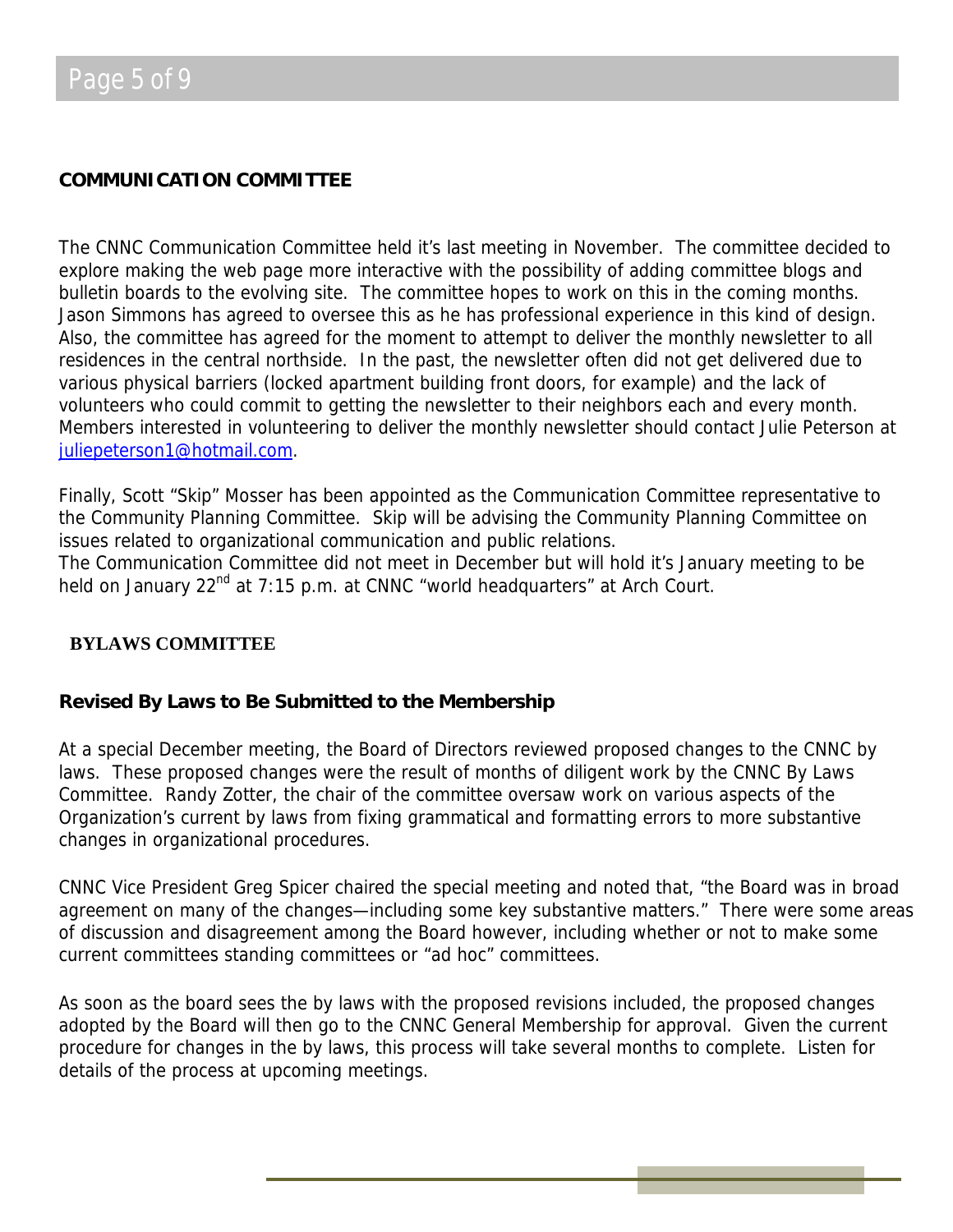### **Barron Commercial Real Estate Eyes 2 E. North**

On December 15<sup>th</sup>, CNNC received a letter from Bill Barron, owner of Lawrenceville-based Barron Commercial Real Estate. In his letter Mr. Barron expressed interest in acquiring and redeveloping 2 E. North Avenue situated on the northeast corner of Federal and North. Many know this property as the former Park View Café. Most recently, Franco Harris had pursued this property for a restaurant, but those plans never came to fruition and Mr. Harris is no longer intent on acquiring the property. Mr. Barron's desire is to acquire the property and restore the original storefront façade to accommodate a retail tenant. He is working with another Lawrenceville-based business, Crazy Mocha Coffee Company, to expand their local presence to this Central Northside location.

Mr. Barron has a successful track record of urban, neighborhood redevelopment. He has been instrumental in the revitalization of Lawrenceville, having renovated eight properties on Butler Street and four properties on Penn Avenue. He has served on the City of Pittsburgh's Historic Review Commission and on the board of the Community Design Center of Pittsburgh, including 2 years as its President. Mr. Barron plans to present his project at CNNC's January 12<sup>th</sup> General Membership meeting.

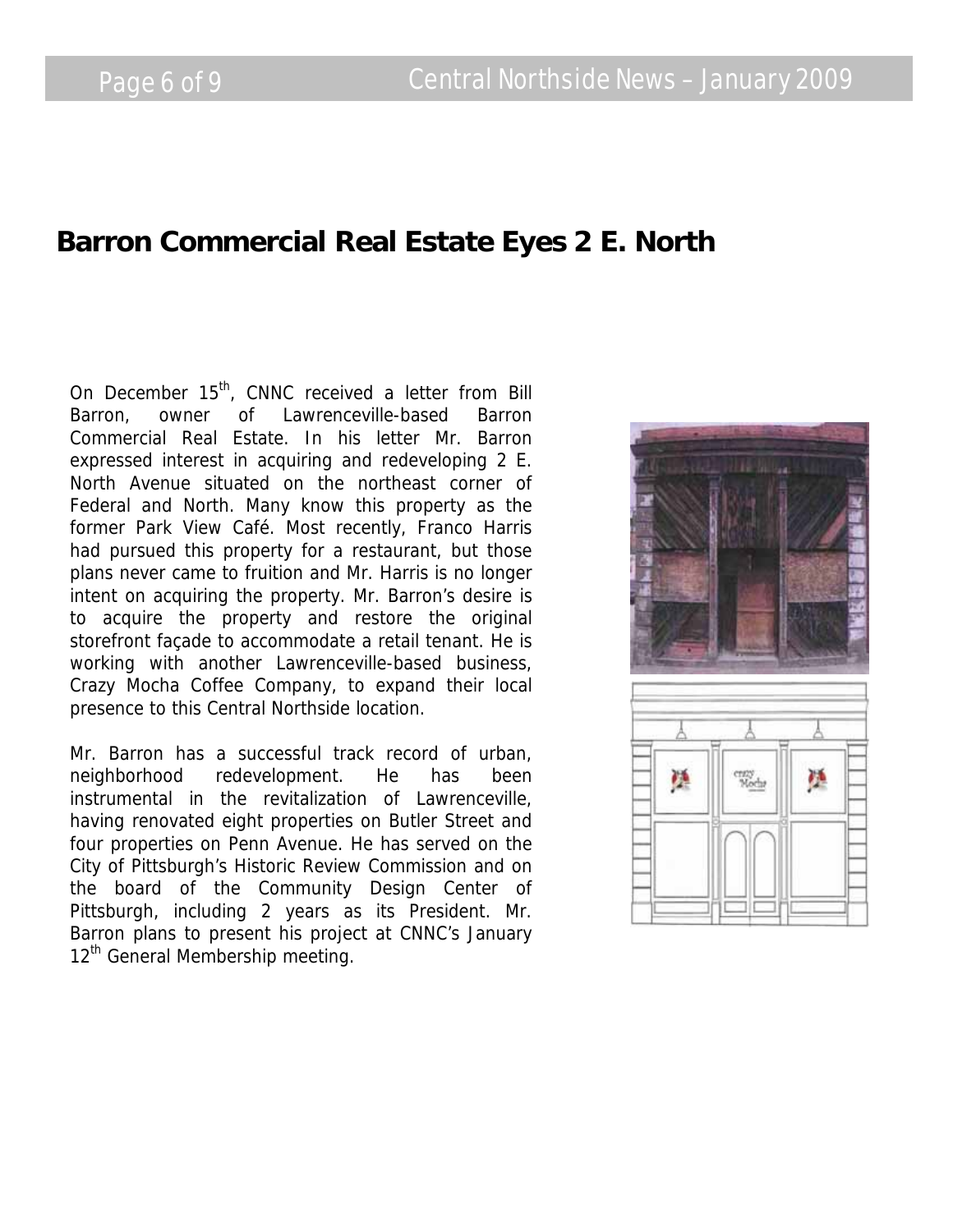## **ANNOUNCEMENTS**

- **19th January Three different activities.** At **10:30 am, Northside Urban Ministries** is hosting a **Peace and Unity March**. The March will begin at **Bidwell Presbyterian Church**, 1025 Liverpool St. in Manchester and conclude at **Calvary United Methodist Church** at Allegheny and Beech Avenues. At **noon**, at the conclusion of the march at Calvary, **Northside Urban Ministries and the United Methodist Conference** are sponsoring an *ecumenical e* of celebration. The theme for the service is **"THE BELOVED COMMUNITY: TELL IT…LIVE IT…BE IT." Rev. Glenn Grayson**, pastor of **Wesley Center AME Zion Church** in the Hill District will be the guest speaker. Finally, following the worship service, **at 1:30**, the Northside United MLK committee is organizing a **"Drum Major for Justice"** action. This action is yet to be determined, but will likely last about an hour. Buses will leave from Calvary Church and return to Calvary Church and Bidwell Church.
- 4th February The Northside Health Improvement Partnership, of which CNNC is a member, is hosting an Access to Healthcare initiative to address diversity in end of life care by presenting education and awareness programming to minority churches and community organizations on the Northside.

The initiative will kick-off with a production of Vesta on **Wednesday, February 4, 2009 at 5:30pm at the New Hazlett Theatre**. This intimate 90-minute theatrical reading examines an African American family's struggle when the matriarch is diagnosed with a life-limiting illness. Following a series of complex medical, economic and personal issues, Vesta must confront loss of independence and, inevitably, her life's end. The conflicts focus on the relationship between Vesta, her daughter and her granddaughter, and the decisions they must make about her healthcare.

Following the reading there will be a panel discussion that will allow the audience to ask questions about the play and specifically about diversity in end of life care. The event will also be offered to health care professionals for Continuing Education credit. Tickets are free but a reservation is appreciated.

If you have any questions or would like to make a reservation, please contact Stephani Greenleaf, AGH Northside Partnership Coordinator, at 412-330-2535 or email [Stephani@pittsburghnorthside.com.](mailto:Stephani@pittsburghnorthside.com)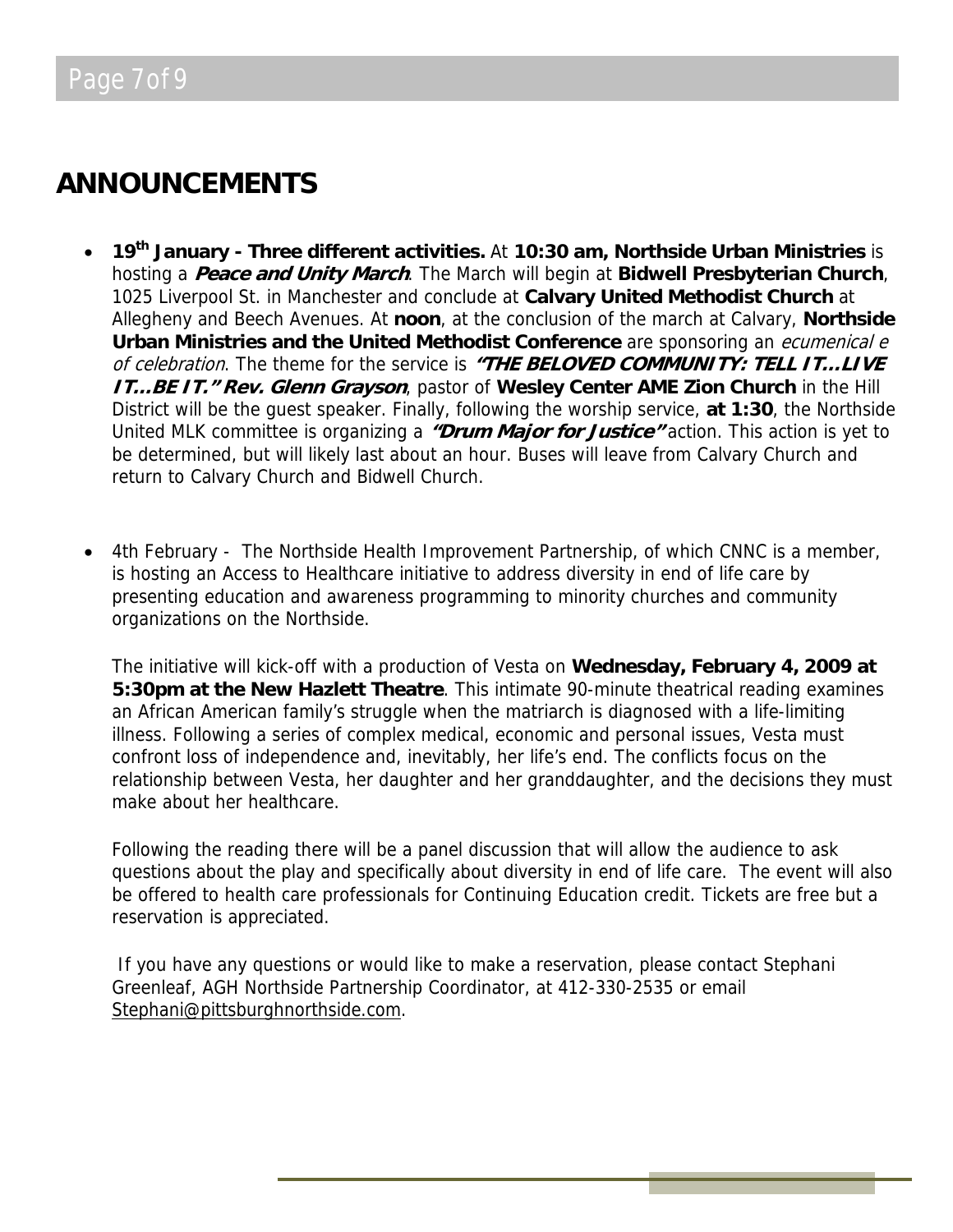### Membership Renewal

# **Happy New Year from the Membership Committee!**

As you know, the CNNC makes many decisions which impact all residents of the Central Northside. But remember, this is a membership-driven organization where you can only vote if you are a member in good standing.

Have you renewed your yearly membership in the CNNC during or after this past November's Thanksgiving dinner? *If not, you are not a member in good standing!* 

*Now* is the time to renew your membership to the Central Northside Neighborhood Council for 2009.

Here's how to do it:

- Complete the 2009 Membership Registration form included in this newsletter today and mail to 1310 Arch Street with cash or a check made payable to the Central Northside Neighborhood Council.
- The next Membership Committee meeting is Monday, January 5, 7 p.m. 1310 Arch Street. You can sign up and pay your dues there as well.
- The first Monday of each month will continue to be our regularly scheduled meeting, so if you cannot make the January meeting, you can sign up at any of our monthly meetings.

As a member in good standing, you can have an official voice in the exciting projects and intiatives of the CNNC in the coming year, including:

- The revision of the organization's by laws
- The shaping of a master plan for our neighbhoorhood's development in years to come
- The renovation and restoration of the park
- The community's voice in a number of retail and housing developments planned or underway

Once you've renewed your membership, why not join on our our active committees: Communication, Development, Litter & Beautification, Public Safety, Strategic Planning and Youth. Committee work is where progress is accomplished. Your energy is needed.

#### **The way to make a difference in our neighborhood is to stay involved and stay informed!**